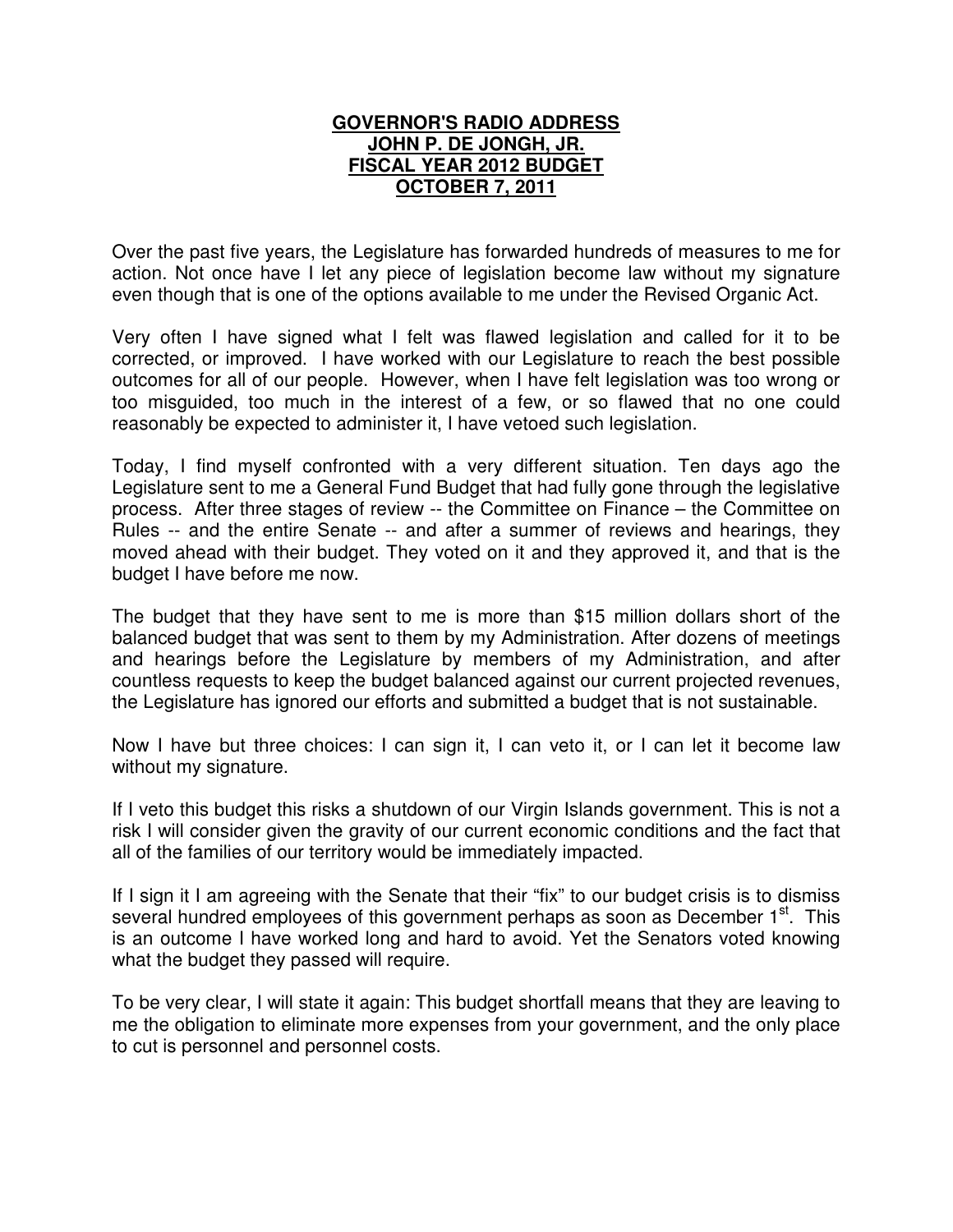The ability to raise taxes is not mine. I proposed a one-percent increase in the gross receipts tax that the Senate rejected and cut in half; I also proposed nine (9) unpaid holidays that the Senate again rejected. The proposed budget by the Legislature has done nothing to generate the real revenue without which their budget is not balanced and is simply not sustainable.

The budget process is a continuing process, but you have to have a starting point where revenues and expenses are in balance. Good government -- just like good business - requires certainty in order to plan and to operate. It is simply unfair to leave employees always anxious about what is coming. Everything cannot be left to a future fix- everything cannot just be kicked down the road.

Back in March when I made my proposals for cuts in holidays and increases in taxes they said "No, leave it to us; we will fix it in the Fiscal Year 2012 Budget."

When they realized that we would run out of money in Fiscal Year 2011 before reaching September  $30<sup>th</sup>$ , they passed an early retirement incentive program, which it should be noted was passed without the necessary funding to pay the proposed incentives. They also passed an 8% pay cut across the board for everyone.

Neither of these measures was enough, but the senators said work with us and we will find a way to fix the rest in the Fiscal Year 2012 Budget. Well, they have now spoken: and they have said, "Our fix is you, Governor, not us -- you have to fix this."

Approximately seventy (70) percent of our annual budget goes toward personnel costs. So what the Senators told me with their budget is send home enough people to cut the many millions of dollars that must be cut, but they said it in such a way that they thought they would not have to say it too loud and in plain English. What they have said is: "Governor, you do it; we have an election next year, so you do it."

The senators know, as does anyone who has looked at a newscast or read a newspaper that the national and global economy is not recovering. It is, in fact, getting worse, not better around the world -- and this does not bode well for our near term revenues. And without revenues there is no cash and the government cannot lawfully issue checks without money in the bank to cover the checks.

So here is my decision: I am not going to put my signature on this budget so as to indicate to you, the taxpayers of the territory, or to the senators of this Legislature, that this is my Budget. It is not. It is the  $29<sup>th</sup>$  Legislature's and theirs alone.

So, this budget - - this budget of the  $29<sup>th</sup>$  Legislature --- will become law without my signature. My Administration will immediately begin the task of deciding how the territory can live under this budget, what must be cut, who must be dismissed and when.